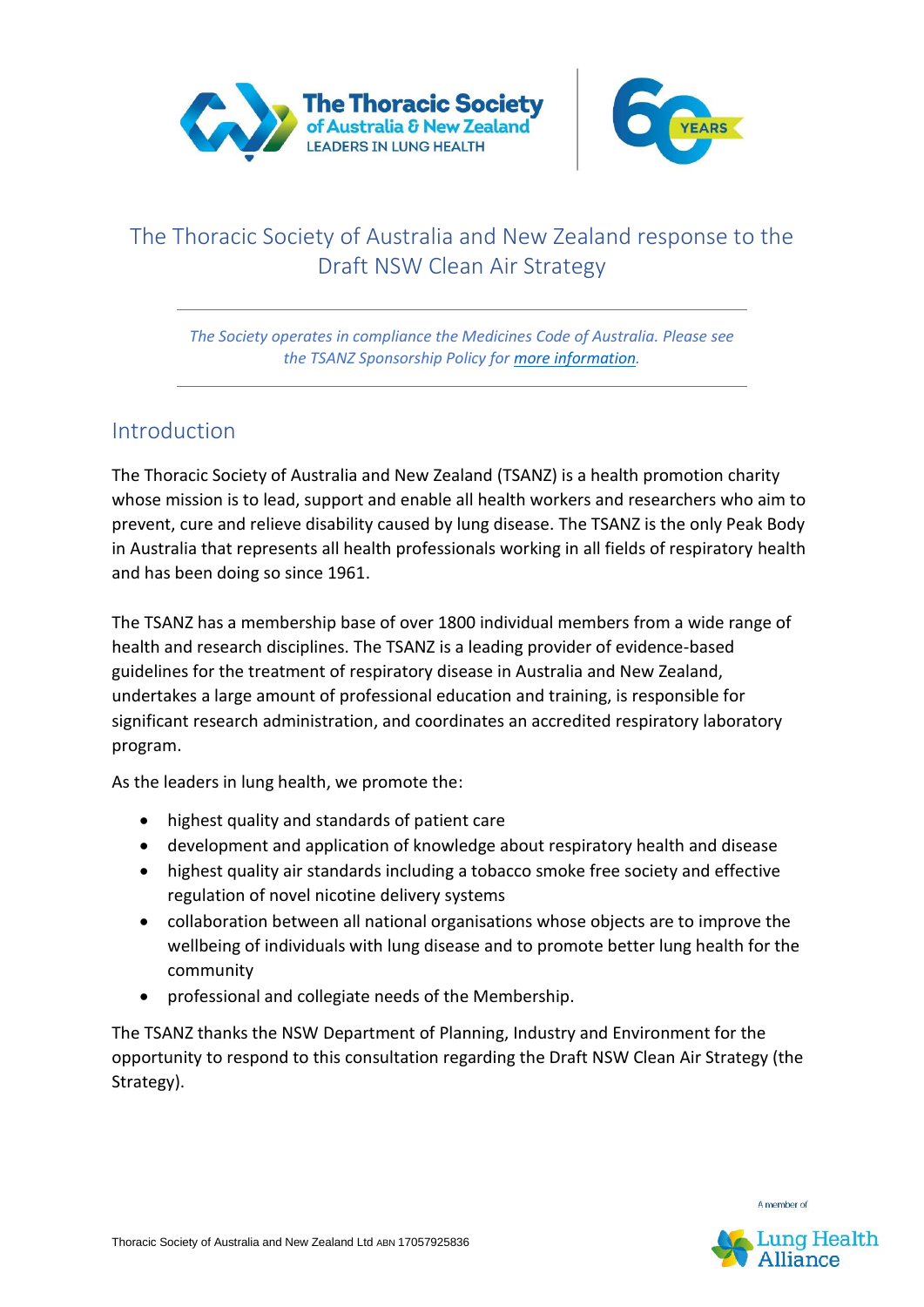



## Preamble

The Thoracic Society of Australia and New Zealand has a strong focus on leading, supporting, and enabling all health workers and researchers to prevent, cure, and relieve disability caused by lung disease. Ensuring air quality is of a high standard is instrumental to achieving this goal, as it not only stops the exacerbation of symptoms of those with respiratory conditions<sup> $(1, 2)$ </sup> but also prevents the development of many chronic respiratory conditions including asthma<sup>(3)</sup>. Reducing pollution will also help prevent potential loss of life in more serious cases; ambient air pollution is responsible for an estimated 4.2 million deaths globally per year<sup>(4)</sup>. Thus, improving air quality in NSW should be a priority.

Air pollution can cause adverse health effects even at low levels<sup>(5)</sup>. It is therefore imperative that the NSW Clean Air Strategy speak to all forms and sources of air pollution. Air pollution is a complex problem which impacts many different aspects of life including health, education, employment, and other socioeconomic factors which make up an individual's overall wellbeing. The Strategy should therefore involve all levels and sectors of government to ensure meaningful changes can be implemented to address these issues.

The TSANZ commends the NSW Government for its work in developing the Draft NSW Clean Air Strategy, and its ongoing commitment in supporting respiratory health for all Australians.

## Recommendations

The TSANZ is supportive of the Draft NSW Clean Air Strategy in general and has provided the below recommendations for consideration.

### Recommendation 1:

The Strategy should take action to assist vulnerable people who are socio-economically disadvantaged and/or have lung and other health conditions, by providing financial support for housing repair/maintenance programs and/or the purchase of effective air purifiers for high exposures.

### Recommendation 2:

The Strategy should encourage phasing out woodfire heaters in NSW with the introduction of a replacement subsidy and ban on the installation of new woodfire heaters.

### Recommendation 3:

The Strategy should provide funding to develop and implement an AirSmart public education campaign that is relevant, practical, and accessible to the wider community to improve environmental health literacy and facilitate the implementation of specific emission-reduction strategies.

A member of